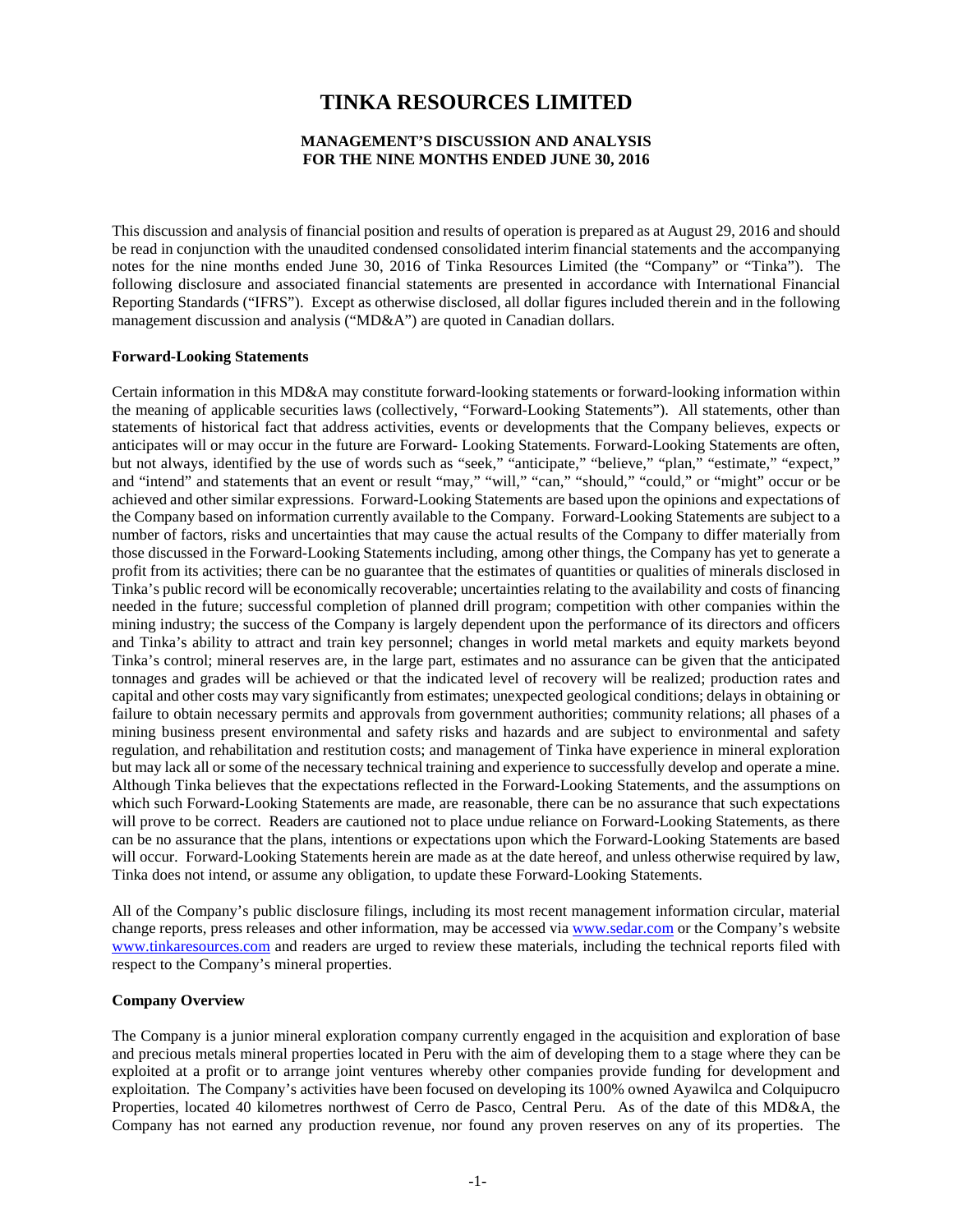Company is a reporting issuer in British Columbia and Alberta and trades on the TSX Venture Exchange ("TSXV") as a Tier 1 issuer, under the symbol "TK", on the Frankfurt Exchange under the symbol "TLD", and on the OTC Pink under the symbol "TKRFF".

# **Corporate Update**

In July 2016 the Company announced the engagement of Alpha Advisory Services Inc. ("Alpha") to serve as Investor Relations Consultant to the Company on a non-exclusive basis. The principal of Alpha is Mr. Rob Bruggeman. Through Alpha, Mr. Bruggeman will advise the Company on investor communications and market awareness efforts, assist management in developing a strategy to enhance and expand the Company's exposure in North America and Europe, and support corporate development initiatives.

Prior to his engagement, Mr. Bruggeman held the position of Vice President, Corporate Development, for Wellgreen Platinum Ltd. ("Wellgreen") from August 2012 to June 2016, during which time Mr. Bruggeman assisted that TSX listed company in raising over \$60 million, building relationships with key shareholders that included two prominent mining private equity funds, and assisting with the implementation of Wellgreen's preliminary economic assessment and metallurgical test program. Mr. Bruggeman has 10 years' experience in institutional equities research including five years as Vice President, Trading Strategy and Research, in the institutional equities division of a large Canadian financial institution. Mr. Bruggeman holds a Bachelor of Engineering and Management degree from McMaster University, an MBA in Strategy & Finance from the Schulich School of Business and is a CFA charter holder.

The contract with Mr. Michael Ballanger as a member of the Company's Advisory Committee was discontinued as of July 31, 2016.

## **Exploration Projects, Peru**

## *Introduction*

As of the date of this MD&A, Tinka has 100% ownership of 52 granted mining concessions covering 12,340 hectares at the Company's Ayawilca Zinc-Tin-Silver Property in the Pasco region of central Peru. There are also four mining concession applications covering 3,000 hectares at Ayawilca, not yet granted. In addition, Tinka has two granted mining concessions covering 2,000 hectares at its 100% owned Rurimarac Gold Property in the Ancash region of Peru.

The Ayawilca Property is the Company's flagship project, located 200 kilometres northeast of Lima within the Department of Pasco. Ayawilca is at elevations of between 3,800 and 4,400 metres, 40 kilometres northwest of the Cerro de Pasco zinc-lead-silver mine and 100 kilometres south of the giant Antamina copper-zinc mine. Zinc (Zn) mineralization within the 'Zinc Zone' occurs as high-iron sphalerite, mostly in the form of flat lying 'mantos' or more rarely vertical 'chimneys' hosted by Pucará limestone, with indium (In) and lesser silver (Ag) and lead (Pb). Tin mineralization (Sn) within the 'Tin Zone' occurs as cassiterite (tin oxide) within one of two flat-lying 'mantos' at the base of the limestone which have an average thickness of 10-15 metres, in massive pyrrhotite bodies, accompanied by minor copper (Cu) and silver (Ag). The Tin Zone lies immediately beneath and separately from the Zinc Zone.

The Colquipucro Silver deposit, also 100% owned by Tinka, lies two kilometres north of the Ayawilca Zinc Resource. The Colquipucro silver deposit is hosted by Goyllar Group quartzite, the rock formation immediately overlying the Pucará limestone. Silver mineralization at Colquipucro occurs from surface to a depth of approximately 80 metres, within a number of fracture zones and disseminated within the weathered quartz sandstone.

# *Ayawilca Zinc - Tin Mineral Resources*

In May 2016 the Company announced a resource update for its 100%-owned Ayawilca Zinc Zone sulphide deposit in Peru, which now consists of 18.8 million tonnes grading 8.2% zinc equivalent (ZnEq) at a cut-off grade of 5% ZnEq, as referred to in Table 1. The Company also announced its first Tin Zone resource consisting of 5.4 million tonnes grading 0.89% tin equivalent (SnEq) at a cut-off grade of 0.45% SnEq, as referred to in Table 2. Both of the Mineral Resources are in accordance with the NI 43-101 Inferred Mineral Resource category at a cut-off grade equivalent to approximately US \$60/t, as estimated by Roscoe Postle Associates Inc. (RPA) of Toronto, Canada (see [News Release](https://www.tinkaresources.com/news/tinka-increases-inferred-mineral-resources-at-ayawilca-zinc-resource-now-18-8-million-tonnes-at-8-2-zinc-eq-initial-tin-resource-5-4-million-tonnes-at-0-89-tin-eq)  [dated May 25, 2016\)](https://www.tinkaresources.com/news/tinka-increases-inferred-mineral-resources-at-ayawilca-zinc-resource-now-18-8-million-tonnes-at-8-2-zinc-eq-initial-tin-resource-5-4-million-tonnes-at-0-89-tin-eq).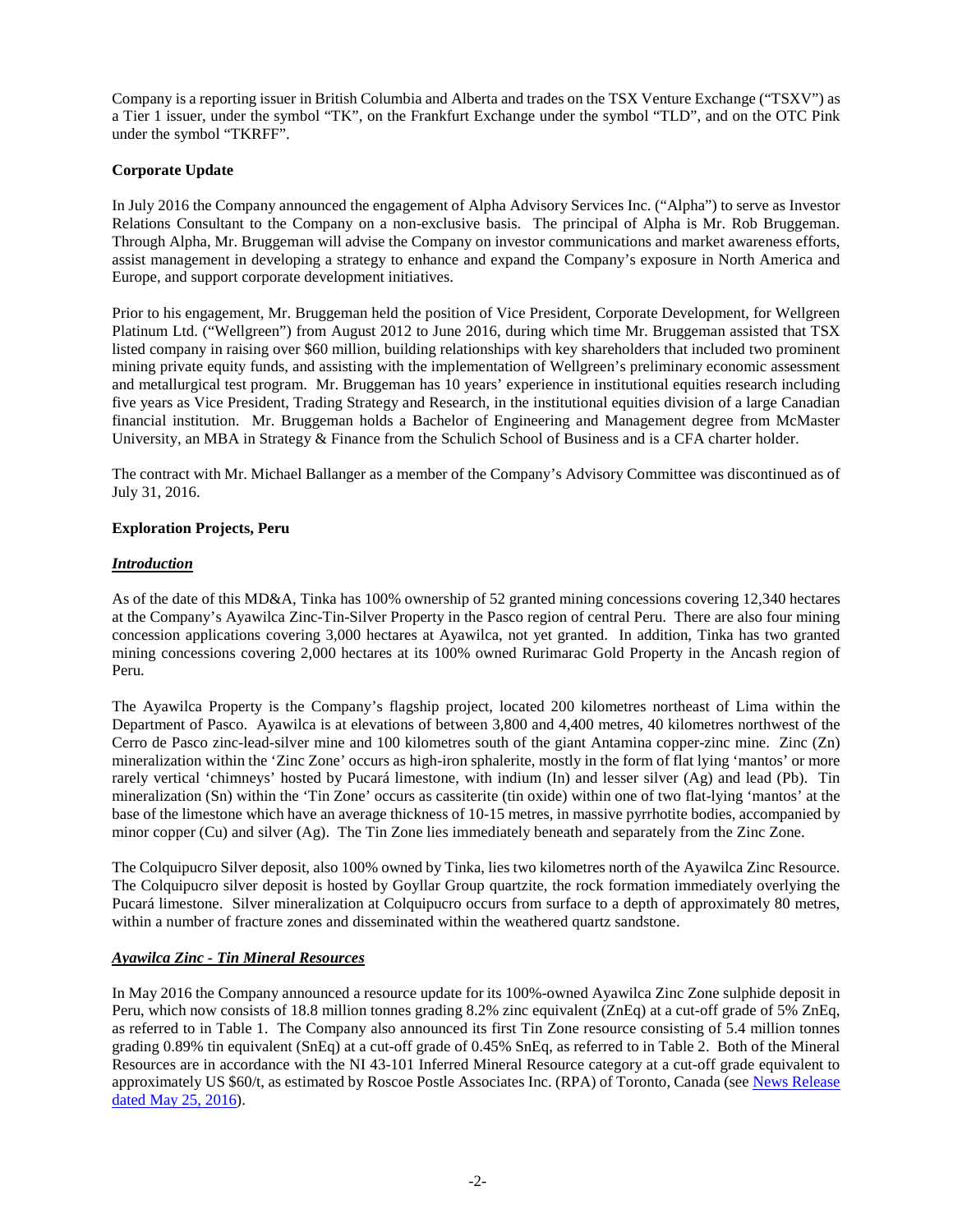| ZnEq<br>% Cut-off | <b>Tonnage</b><br>(Mt) | ZnEq<br>% Grade | Zinc<br>$\frac{0}{0}$ | Lead<br>$\frac{0}{0}$ | <b>Indium</b><br>g/t | <b>Silver</b><br>g/t |
|-------------------|------------------------|-----------------|-----------------------|-----------------------|----------------------|----------------------|
| 3                 | 22.3                   | 7.5             | 5.5                   | 0.2                   | 67                   | 13                   |
|                   | 20.9                   | 7.8             | 5.6                   | 0.2                   | 70                   | 14                   |
| 5                 | <b>18.8</b>            | 8.2             | 5.9                   | 0.2                   | 74                   | 15                   |
| 6                 | 13.1                   | 9.4             | 6.6                   | 0.2                   | 93                   | 16                   |
|                   | 9.5                    | 10.4            | 7.2                   | 0.2                   | 110                  | 17                   |

**Table 1 - Ayawilca Deposit Inferred Mineral Resources - Zinc Zone**

**Notes:**

1. Base case highlighted.

2. See Table 3 for notes.

| Table 2 - Ayawilca Deposit Inferred Mineral Resources - Tin Zone |  |  |  |  |  |  |
|------------------------------------------------------------------|--|--|--|--|--|--|
|------------------------------------------------------------------|--|--|--|--|--|--|

| <b>SnEq</b><br>% Cut-off | <b>Tonnage</b><br>(Mt) | SnEq<br>% Grade | Tin<br>$\frac{0}{0}$ | Copper<br>$\frac{0}{0}$ | <b>Silver</b><br>g/t |
|--------------------------|------------------------|-----------------|----------------------|-------------------------|----------------------|
| 0.25                     | 5.7                    | 0.87            | 0.73                 | 0.30                    | 18                   |
| 0.35                     | 5.6                    | 0.87            | 0.74                 | 0.31                    | 18                   |
| 0.45                     | 5.4                    | 0.89            | 0.76                 | 0.31                    | 18                   |
| 0.55                     | 3.8                    | 1.06            | 0.91                 | 0.36                    | 18                   |
| 0.65                     | 3.2                    | 1.15            | 1.00                 | 0.36                    | 18                   |

**Notes:**

1. Base case highlighted.

2. See Table 4 for notes.

## *Detail of Mineral Resource Estimates*

RPA updated the Ayawilca Mineral Resource estimate using the drill results available to May 15, 2016 (Tables 3 and 4). The resources now include tin (Sn)-copper (Cu) mineralization ("Tin Zone") located below the zinc (Zn) -indium (In)-silver (Ag) -lead (Pb) mineralization ("Zinc Zone"). The two types of mineralization are distinct, and were treated separately using different cut-off values equivalent to an approximate US \$60/t cut-off, on the basis of a possible underground mining scenario.

The Zinc Zone Mineral Resources are hosted by Triassic Pucará Group limestone approximately 200 metres thick beneath the Goyllar sandstone unit that hosts the Colquipucro silver oxide deposit located 1.5 km to the north. The Zinc Zone deposit is made up of multiple, gently dipping lenses or 'mantos' within three structural zones (West, Central and East) located above the Paleozoic basement.

| Zone                | <b>Tonnage</b><br>(Mt) | ZnEq<br>$($ %) | Zn<br>$(\%)$ | Pb<br>(%) | <b>In</b><br>(g/t) | Ag<br>(g/t) | Zn<br>(Mlb) | <b>Ph</b><br>(Mlb) | In<br>(kg) | Ag<br>(Moz) |
|---------------------|------------------------|----------------|--------------|-----------|--------------------|-------------|-------------|--------------------|------------|-------------|
| West                | 4.5                    | 10.6           | 7.6          | 0.2       | 100                | 17          | 765         | 15                 | 452,000    | 2.5         |
| Central             | 9.5                    | 7.4            | 5.2          | 0.2       | 72                 | 13          | .094        | 39                 | 685,000    | 3.9         |
| East                | 4.8                    | 7.4            | 5.6          | 0.3       | 52                 | 16          | 587         | 27                 | 248,000    | 2.5         |
| <b>Totals</b><br>-- | 18.8                   | 8.2            | 5.9          | 0.2       | 74                 | 15          | 2.446       | 82                 | 1,385,000  | 8.8         |

**Table 3 - Zinc Zone Inferred Mineral Resources at Ayawilca as of May 25, 2016**

**Notes:**

1. CIM definitions were followed for Mineral Resources.

2. Mineral Resources are reported above a cut-off grade of 5% ZnEq or approximately US \$60 per tonne NSR value (i.e., the same cut-off as was used for the February 2015 resource estimate).

3. The ZnEq grade was based on estimated metallurgical recoveries, assumed metal prices and smelter terms, which include payable factors, treatment charges, penalties, and refining charges. Metal price assumptions were: US \$1.00/lb Zn, US \$500/kg In, US \$20/oz Ag, and US \$1.00/lb Pb. Metal recovery assumptions were: 90% Zn, 75% In, 50% Ag, and 75% Pb. The NSR value for each block was calculated using the following NSR factors: US \$11.88 per % Zn, US\$ 4.16 per % Pb, US \$0.30 per gram In, and US \$0.28 per gram Ag.

4. The zinc equivalent (ZnEq.%) value was calculated using the following formula:

ZnEq.(%) =  $[Zn(\%)^*US \$11.88+Pb(\%)^*US \$4.16+In(g/t)*US \$0.30+Ag(g/t)*US \$0.28]/US \$11.88$ 

5. Numbers may not add due to rounding.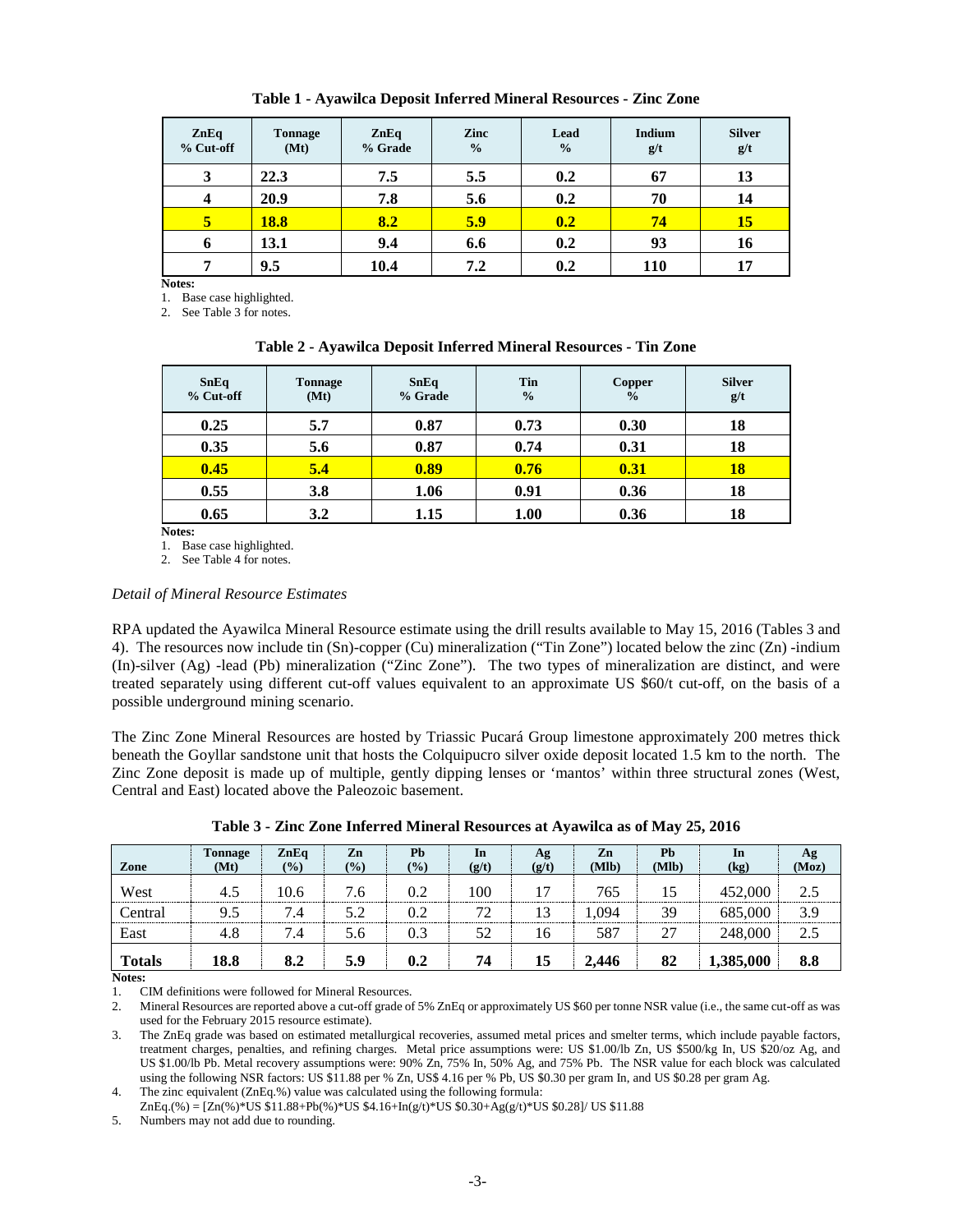The Tin Zone Mineral Resources are commonly hosted as disseminated cassiterite (tin oxide) and chalcopyrite (copper sulphide) within massive to semi-massive pyrrhotite lenses at the contact between the Pucará Group and underlying phyllite of the Devonian Excelsior Group.

|                  | <b>Tonnage</b> | <b>SnEq</b> | Sn    | Сu    | Ag    | Sn    | Сu        | Ag       |
|------------------|----------------|-------------|-------|-------|-------|-------|-----------|----------|
|                  | (Mt)           | (9/0)       | (9/0) | (9/0) | (g/t) | (Mlb) | (Mlb)     | (Moz)    |
| <b>Tin Zones</b> | 5.4            | 0.89        | 0.76  | 0.31  | 18    | 90    | O.E<br>ັ້ | Δ<br>J.L |

**Table 4 - Tin Zone Inferred Mineral Resources at Ayawilca as of May 25, 2016**

**Notes:**

1. CIM definitions were followed for Mineral Resources.

2. Mineral Resources are reported above a cut-off grade of 0.45% SnEq or approximately US \$60 per tonne NSR value.

3. The SnEq grade was based on estimated metallurgical recoveries, assumed metal prices and smelter terms, which include payable factors, treatment charges, penalties, and refining charges. Metal price assumptions were: US \$9/lb Sn, US \$3/lb Cu, and US \$20/oz Ag. Metal recovery assumptions were: 85% Sn, 75% Cu, and 50% Ag. The NSR value for each block was calculated using the following NSR factors: US \$130.36 per % Sn, US \$41.26 per % Cu, and US \$0.28 per gram Ag.

The tin equivalent (Sn Eq.%) value was calculated using the following formula:

Sn Eq.(%) = [Sn(%)\*US \$130.36+Cu(%)\*US \$41.26+Ag(g/t)\*US \$0.28]/ US \$130.36

5. Numbers may not add due to rounding.

The Ayawilca drill database includes 27,248 metres in 74 diamond drill holes. A set of cross-sections and level plans were interpreted to construct three-dimensional wireframe models at approximate cut-offs of 5% ZnEq for the zinc zones and 0.45% SnEq for the tin zones. Prior to compositing to two metre lengths, high Zn, Sn, In, and Ag values were cut to 25%, 4%, 500 g/t, and 100 g/t, respectively. Block model grades within the wireframe models were interpolated by inverse distance cubed. Despite lead grades being low it is assumed that lead and silver will be recovered in a lead concentrate. Density was estimated to be 3.6  $t/m<sup>3</sup>$  for the Zinc Zones and 3.9  $t/m<sup>3</sup>$  for the Tin Zones. All Mineral Resources were assigned to the Inferred category due to the widely spaced drilling. No Mineral Reserves have yet been estimated at Ayawilca.

## *Colquipucro Silver Deposit*

The Mineral Resource estimate for the Colquipucro silver oxide deposit are described in the NI 43-101 report [\(NI](https://www.tinkaresources.com/projects/technical-reports)  [43-101 Technical Report | Tinka Resources Ltd.\)](https://www.tinkaresources.com/projects/technical-reports). Indicated Mineral Resources are estimated to total 7.4 million tonnes at an average grade of 60 g/t Ag containing 14.3 million ounces of Ag, as referred to in Table 5. Inferred Mineral Resources are estimated to total 8.5 million tonnes at an average grade of 48 g/t Ag containing 13.2 million ounces of Ag. Mineral Resources are reported within a preliminary pit shell generated in Whittle software at a cut-off of 15 g/t Ag. A small amount of mineralization was not captured by the Whittle shell.

Mineral Resources are contained within ten north-dipping high grade zones, a gently dipping basal zone, and a low grade halo that encompasses all high grade zones. Overall, the mineral resource covers a region 550 metres in the north-south direction by 380 metres in the east-west direction by about 75 metres thick. The deposit is located on a topographic high and ranges between 4,160 and 4,360 metres elevation.

| <b>Classification/Zone</b> | <b>Tonnage</b><br>(Mt) |     | Αg<br>(Moz` |
|----------------------------|------------------------|-----|-------------|
| <b>Indicated</b>           |                        |     |             |
| High grade lenses          | 2 Q                    |     | 0 4         |
| Low grade halo             | 45                     |     | 3 Q         |
| <b>Total Indicated</b>     | 74                     |     | 14 3        |
| <b>Inferred</b>            |                        |     |             |
| High grade lenses          | つつ                     | 105 |             |
| Low grade halo             | 62                     |     |             |
| <b>Total inferred</b>      |                        |     | 13 2        |

**Table 5 - Colquipucro Silver Mineral Resources as of May 25, 2016**

**Notes:**

1. CIM definitions were followed for Mineral Resources.

2. Mineral Resources are reported within a preliminary pit shell and above a cut-off grade of 15 g/t Ag for the Low Grade Halo and 60 g/t Ag for the High Grade Lenses.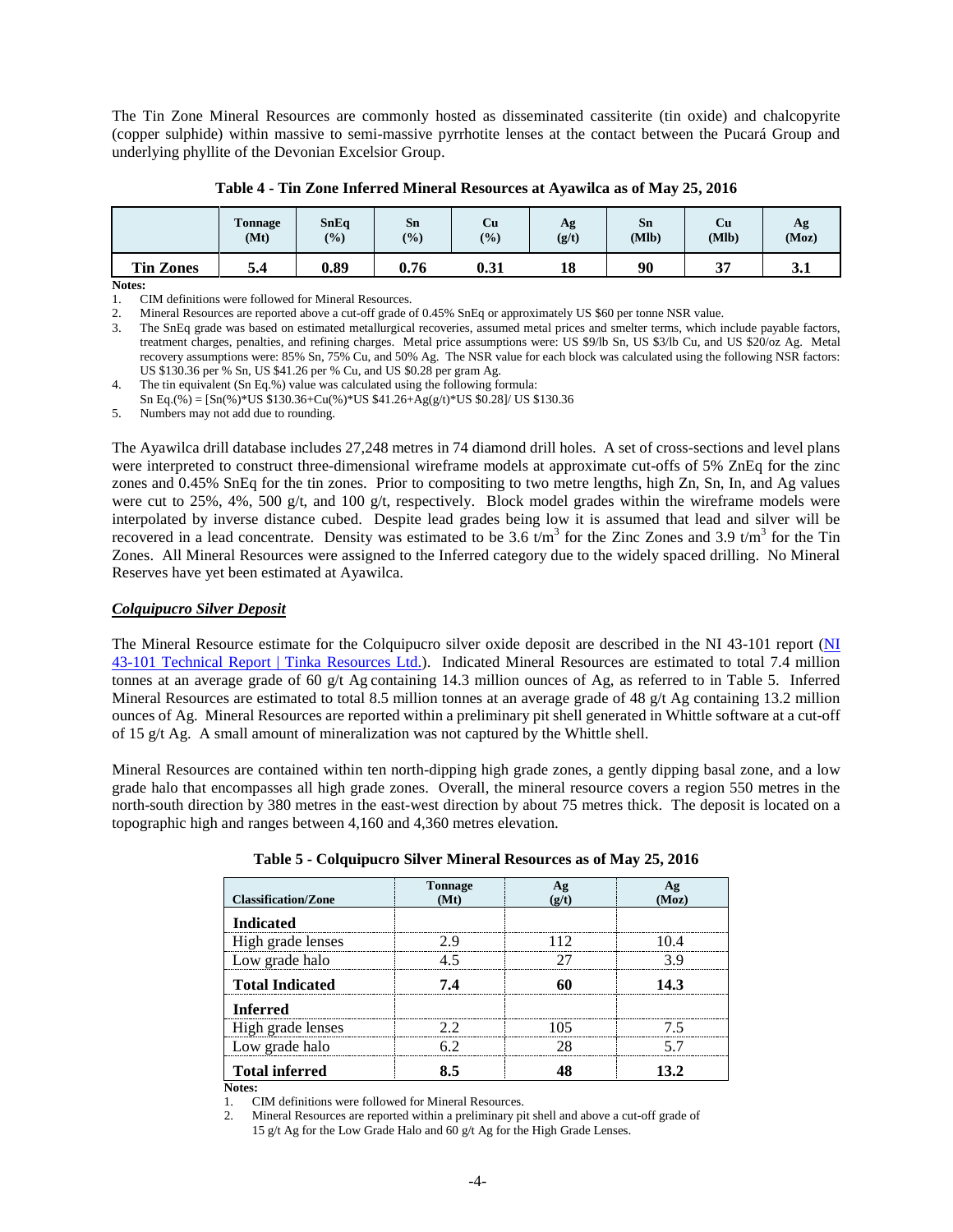- 3. The cut-off grade is based on a price of US \$24/oz Ag.
- 4. Numbers may not add due to rounding.

The drill database for Colquipucro includes 8,003 m in 45 drill holes. A set of cross-sections and level plans were interpreted to construct three-dimensional wireframe models at a cut-off grade of 60 g/t Ag for the high grade zones and 15 g/t Ag for the low grade halo mineralization. Prior to compositing to two metre lengths, high Ag values were cut to 360 g/t Ag in the high grade lenses, and 120 g/t Ag in the low grade halo domain. Block model grades within the wireframe models were interpolated by inverse distance cubed. Density values were estimated from 41 measurements to be 2.48  $t/m<sup>3</sup>$ . Classification into the Indicated and Inferred categories was guided by the drill hole spacing and the continuity of the mineralized zones.

Readers are encouraged to read the entire technical report entitled "Technical Report on the Mineral Resource Estimate for the Ayawilca Property Department of Pasco, Peru", dated June 29, 2016 which can be found under the Company's profile on SEDAR at [http://www.sedar.com](http://www.sedar.com/) or on the Company's website at [NI 43-101 Technical Report](https://www.tinkaresources.com/projects/technical-reports)  [Tinka Resources Ltd.](https://www.tinkaresources.com/projects/technical-reports)

**Qualified Person - Mineral Resources:** The Mineral Resources disclosed above have been estimated by Mr. David Ross, P.Geo., an employee of RPA and independent of Tinka. By virtue of his education and relevant experience, Mr. Ross is a "Qualified Person" for the purpose of National Instrument 43-101. The Mineral Resources have been classified in accordance with CIM Definition Standards for Mineral Resources and Mineral Reserves (May, 2014).

# *Airborne Magnetic Survey - July 2016*

In July 2016 Tinka carried out a helicopter-borne magnetic survey covering the Company's full mineral claim package at Ayawilca of more than 15,000 hectares. Subsequent field checking has led to the discovery of the "Los Pinos porphyry" near the end of a 5 kilometre magnetic structural trend (northeast) that encompasses the Ayawilca Zinc and Tin Zones (see [NR August 17, 2016\)](https://www.tinkaresources.com/news/tinka-announces-airborne-magnetic-survey-results-and-discovery-of-outcropping-porphyry-at-los-pinos). The 300 metre by 100 metre outcropping quartz-feldspar porphyry hosts quartz-sulphide stockwork veining, and is the first intrusive rock discovered at Ayawilca. The Company believes this intrusive may be part of the source intrusion(s) associated with the base metal mineralization at Ayawilca.

The 2.6 kilometre 'gap' between the outcropping intrusive and the Ayawilca Zinc Mineral Resource has not been tested by drilling, including a strong magnetic anomaly coincident with surface zinc gossans hosted by the Pucará limestone at "Zone 3". A further magnetic anomaly occurs immediately south of the high-grade West Ayawilca Inferred Mineral Resource (4.5 million tonnes @ 10.6% Zn Eq; [News Release dated May 25, 2016\)](https://www.tinkaresources.com/news/tinka-increases-inferred-mineral-resources-at-ayawilca-zinc-resource-now-18-8-million-tonnes-at-8-2-zinc-eq-initial-tin-resource-5-4-million-tonnes-at-0-89-tin-eq) has also not been drill tested, due to limitations of the prior drilling permit. The "South Ayawilca" target is included under the new permit application, and will be the first target drilled once permits are granted.

The helicopter magnetic survey was completed on time and on budget during July 2016, consisting of 1,200 line kilometres using 200 metre-spaced north-south lines, draping the surface topography at an average elevation of 70 metres.

## *Current & Upcoming Work*

Tinka continues its preparation for the 2016 drill program at Ayawilca, and is finalizing the permitting procedures required to initiate drilling. The Company anticipates that drill permits will be fully granted by late Q3 or early Q4 2016. The upcoming drill program will initially focus on testing resource extensions, in particular at West Ayawilca, where the highest grade part of the zinc resource occurs. Previously undrilled but high-priority targets will also be drilled, including at Zone 3 and Chaucha.

Additional magnetic anomalies elsewhere within the regional magnetic survey area are currently being field checked by Tinka's geological team. A soil grid is being extended to cover the gap between the Los Pinos porphyry and Zone 3.

Metallurgical testwork is ongoing for both typical zinc mineralization and tin mineralization. Flotation tests are currently underway in the laboratory for the zinc rich samples using standard methodologies. Tin samples are being processed using gravity as well as flotation, as cassiterite, the most common ore mineral for tin (with a specific gravity  $\sim$  8) offers the opportunity for lower-cost concentration methods than flotation alone.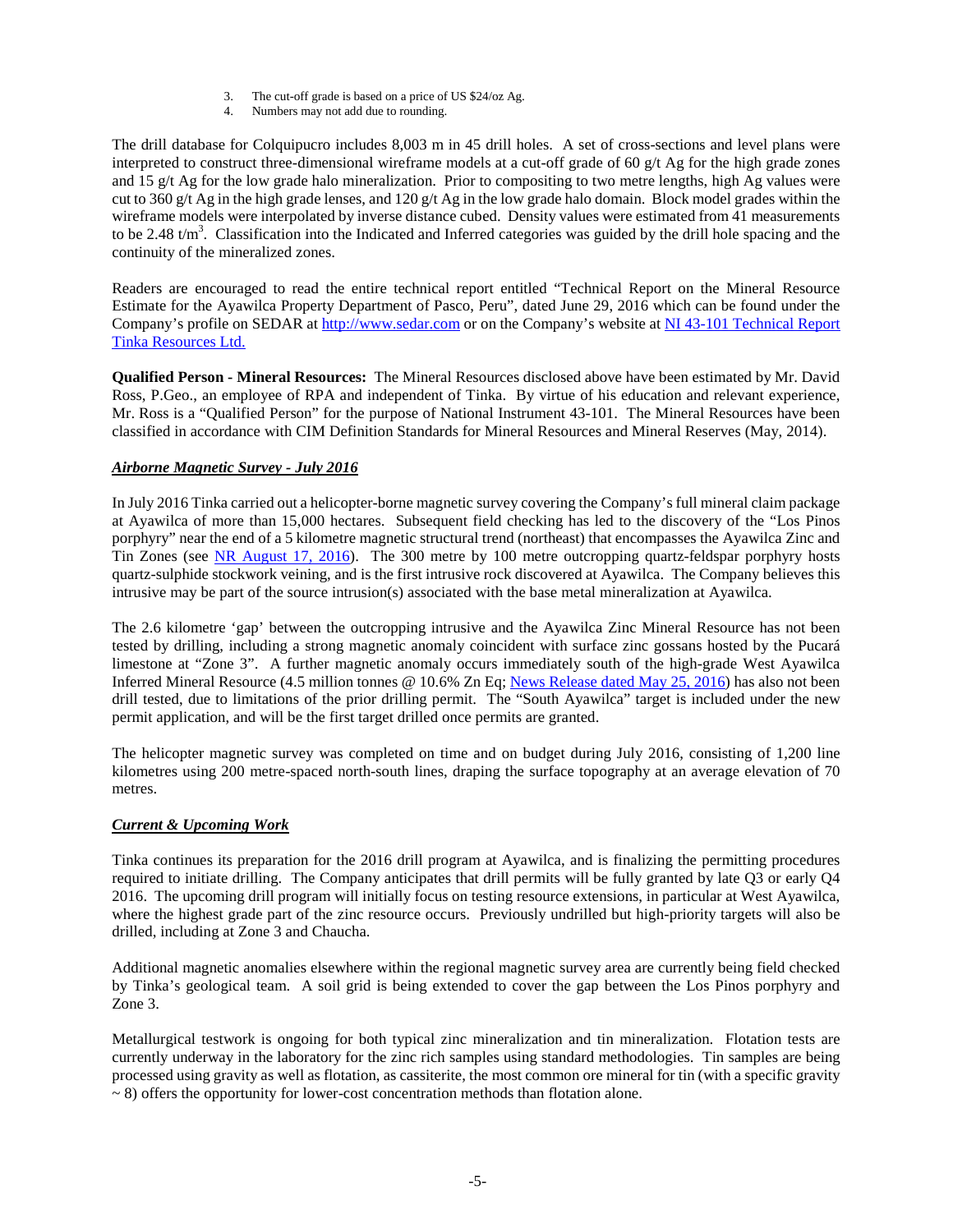# *Community Relations/Sustainability*

As part of the Company's May 2015 financing with the participation of the International Finance Corporation (IFC), Tinka agreed to complete an Environmental and Social Action Plan (ESAP) following a comprehensive social and environmental review of the project by the IFC. The ESAP included a number of Actions for Tinka to work through, within a period of approximately one year following closure of the 2015 financing. The Company has been working through these Actions with the IFC, together with the assistance of an external consultant, and Tinka expects this work to be completed by the end of calendar 2016.

# *Rurimarac Gold Property*

The Rurimarac gold property, located in the Department of Ancash in central Peru, is located 35 kilometres from Barrick's Pierina gold mine. The property consists of two 100% owned mining concessions covering 2,000 hectares.

The principal target at Rurimarac lies beneath an outcropping zone of oxide gold mineralization at the contact between siltstone and diorite exposed for almost 1 kilometre. Previous sampling in 65 pit and trench samples up to 1 metre deep ranged in grade from 0.1 g/t to 39 g/t gold, with an average grade of 5.1 g/t gold. A single drill hole which tested the main geochemical target intersected 6 metres @ 3.3g/t gold from 60 metres depth in a fault zone. The Company is continuing to review options to move this project forward.

# **Qualified Person**

The qualified person for the Company's projects, Dr. Graham Carman (FAUSIMM), President and CEO of the Company, has reviewed and approved the technical information in this MD&A.

## **Selected Financial Data**

|                                      |                        | Fiscal 2016                 |                 |                               | Fiscal 2015                 |                        |                 |                           |
|--------------------------------------|------------------------|-----------------------------|-----------------|-------------------------------|-----------------------------|------------------------|-----------------|---------------------------|
|                                      | <b>Jun. 30</b><br>2016 | <b>Mar. 31</b><br>2016<br>S | Dec. 31<br>2015 | <b>Sept. 30</b><br>2015<br>\$ | <b>Jun. 30</b><br>2015<br>S | <b>Mar. 31</b><br>2015 | Dec. 31<br>2014 | <b>Sept. 30</b><br>2014   |
| <b>Operations:</b>                   |                        |                             |                 |                               |                             |                        |                 |                           |
| Revenues                             | Nil                    | Nil                         | Nil             | Nil                           | Nil                         | Nil                    | Nil             | Nil                       |
| <b>Expenses</b>                      | (445, 266)             | (310,627)                   | (440, 784)      | (363, 747)                    | (821, 367)                  | (365,039)              | (415,041        | (1,275,698)               |
| Other items                          | 9,310                  | (50, 377)                   | (13,020)        | 134,370                       | (5,172)                     | 99,574                 | 45,708          | (1,744,396)               |
| Net loss and<br>comprehensive loss   | (435,956)              | (361,004)                   | (453, 804)      | (229, 377)                    | (826, 539)                  | (265, 465)             |                 | $(369,333)$ $(3,020,094)$ |
| Loss per share<br>-basic and diluted | (0.00)                 | (0.00)                      | (0.00)          | (0.00)                        | (0.01)                      | (0.00)                 | (0.00)          | (0.04)                    |
| Dividends per share                  | Nil                    | Nil                         | Nil             | Nil                           | Nil                         | Nil                    | Nil             | Nil                       |
| <b>Balance Sheet:</b>                |                        |                             |                 |                               |                             |                        |                 |                           |
| Working capital<br>(deficiency)      | 2,692,830              | 3,661,246                   | 4,520,484       | 6,419,711                     | 8,807,814                   | 2,500,327              | 3,313,893       | 5,490,211                 |
| Total assets                         | 24,193,242             | 24,614,226                  | 25,167,499      | 25,808,464                    | 25,737,199                  | 19,010,500             | 19,251,893      | 19,698,993                |
| Total long-term liabilities          | Nil                    | Nil                         | Nil             | Nil                           | Nil                         | Nil                    | Nil             | Nil                       |

The following selected financial information is derived from the unaudited condensed consolidated interim financial statements of the Company.

## **Results of Operations**

*Three Months Ended June 30, 2016 Compared to Three Months Ended March 31, 2016* 

During the three months ended June 30, 2016 ("Q3") the Company reported a net loss of \$435,956, compared to a net loss of \$361,004 for the three months ended March 31, 2016 ("Q2"), an increase in loss of \$74,952. The increase in loss is mainly attributed to: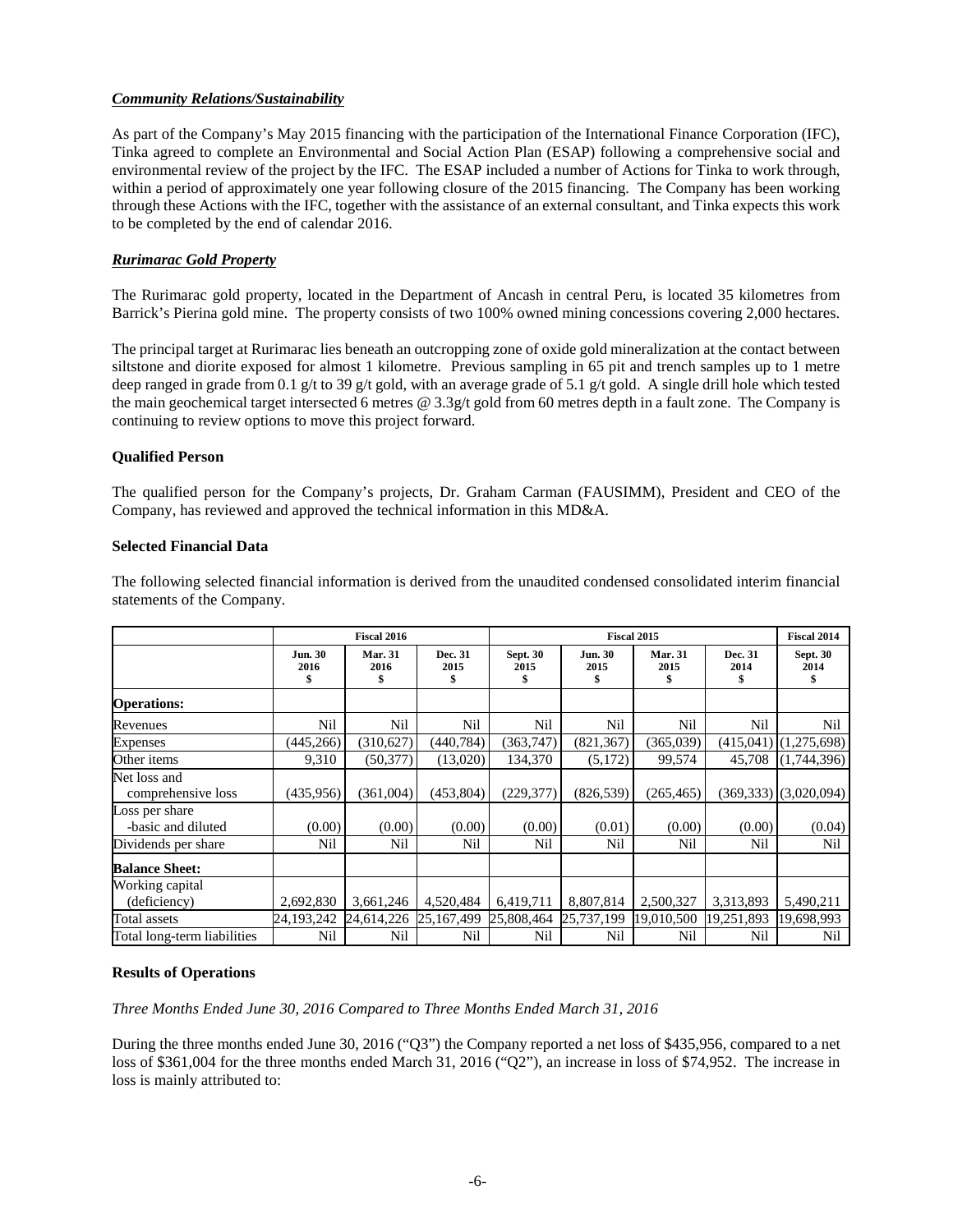- (i) a \$24,997 increase in corporate development, from \$2,280 during Q2 to \$27,277 during Q3. During Q3 the Company participated in several campaigns;
- (ii) a \$14,030 increase in investment conferences, from \$9,378 during Q2 to \$23,408 during Q3; and
- (iii) a \$27,276 increase in share-based compensation. During Q3 the Company granted share options to purchase 400,000 common shares and recorded compensation expense of \$29,956 and recorded a further \$8,742 on the vesting of share options previously granted. During Q2 the Company recorded share-based compensation of \$11,422 on the vesting of share options which were previously granted. No share options were granted during Q2.

## *Nine Months Ended June 30, 2016 Compared to Nine Months Ended June 30, 2015*

During the nine months ended June 30, 2016 (the "2016 period"), the Company reported a net loss of \$1,250,764 (\$0.01 per share), compared to a net loss of \$1,461,337 (\$0.01 per share) for the nine months ended June 30, 2015 (the "2015 period"), a decrease in loss of \$210,573. The decrease in loss in the 2016 period is primarily attributed to a decrease of \$404,770 in expenses, partially offset by the depreciation in the Canadian currency of \$187,715 in which the Company recorded a foreign exchange gain of \$104,809 in the 2015 period compared to a foreign exchange loss of \$82,906 in the 2016 period.

Expenses decreased by \$404,770, from \$1,601,447 during the 2015 period to \$1,196,677 during the 2016 period. Specific expenses of note are as follows:

- (i) during the 2016 period the Company was billed \$25,800 (2015 \$31,225) for accounting and administration services provided by Chase Management Ltd. ("Chase") a private company owned by Mr. Nick DeMare, the Chief Financial Officer ("CFO") and a director of the Company. In addition, the Company was billed \$3,015 (2015 - \$3,015) by Chase for office space provided;
- (ii) during the 2016 period the Company expensed \$167,605 (2015 \$207,181) for professional expenses, of which:
	- \$75,042 (2015 \$93,607) was billed by directors and officers of the Company;
	- \$17,562(2015 \$26,736) was reimbursed to public companies with certain common directors for shared personnel, office and other costs; and
	- \$75,001 (2015 \$86,838) was billed by various parties for financial advisory services.

The Company also capitalized \$78,812 (2015 - \$82,386) professional fees to exploration and evaluation assets. See also "Transactions with Related Parties";

- (iii) share-based compensation of \$51,701 (2015 \$461,443) was recorded during the 2016 period relating to the granting of 980,000 (2015 - 5,470,000) share options. During the 2016 period the Company also recorded share-based compensation of \$26,562 (2015 - \$50,745) on the vesting of stock options which were previously granted;
- (iv) during the 2015 period the Company incurred \$17,000 for investor relations services. During the 2016 period the Company did not conduct any investor relations activities with third parties;
- (v) audit fees of \$32,640 (2015 \$32,808) were incurred for the Company's year-end financial statements;
- (vi) corporate development expense increased by \$16,458, from \$14,520 during the 2015 period to \$30,978 during the 2016 period. During the 2016 period the Company participated in more campaigns;
- (vii) investment conference expenses increase by \$21,293, from \$24,005 during the 2015 period to \$45,298 during the 2016 period. During the 2016 period the Company participated in more investment conferences in North America; and
- (viii) legal expenses decreased by \$36,308, from \$46,717 during the 2015 period to \$10,409 during the 2016 period. Legal expenses incurred during the 2015 period were mainly related to the additional organizational structure from the Darwin acquisition. Legal expenses incurred during the 2016 period were for corporate general matters.

During the 2016 period the Company completed the drilling program at the Ayawilca Project and incurred \$2,565,621 (2015 - \$2,899,622) for mineral property interests exploration expenditures and acquisition costs, comprising \$2,246,348 (2015 - \$1,927,494) on the Ayawilca Project, \$84,755 (2015 - \$927,127) on the Colquipucro Project, and \$234,518 (2015 - \$298,042) for IVA tax in Peru. During fiscal 2015 the Company made applications and received recoveries of \$260,803 VAT tax in Peru. See also "Exploration Projects".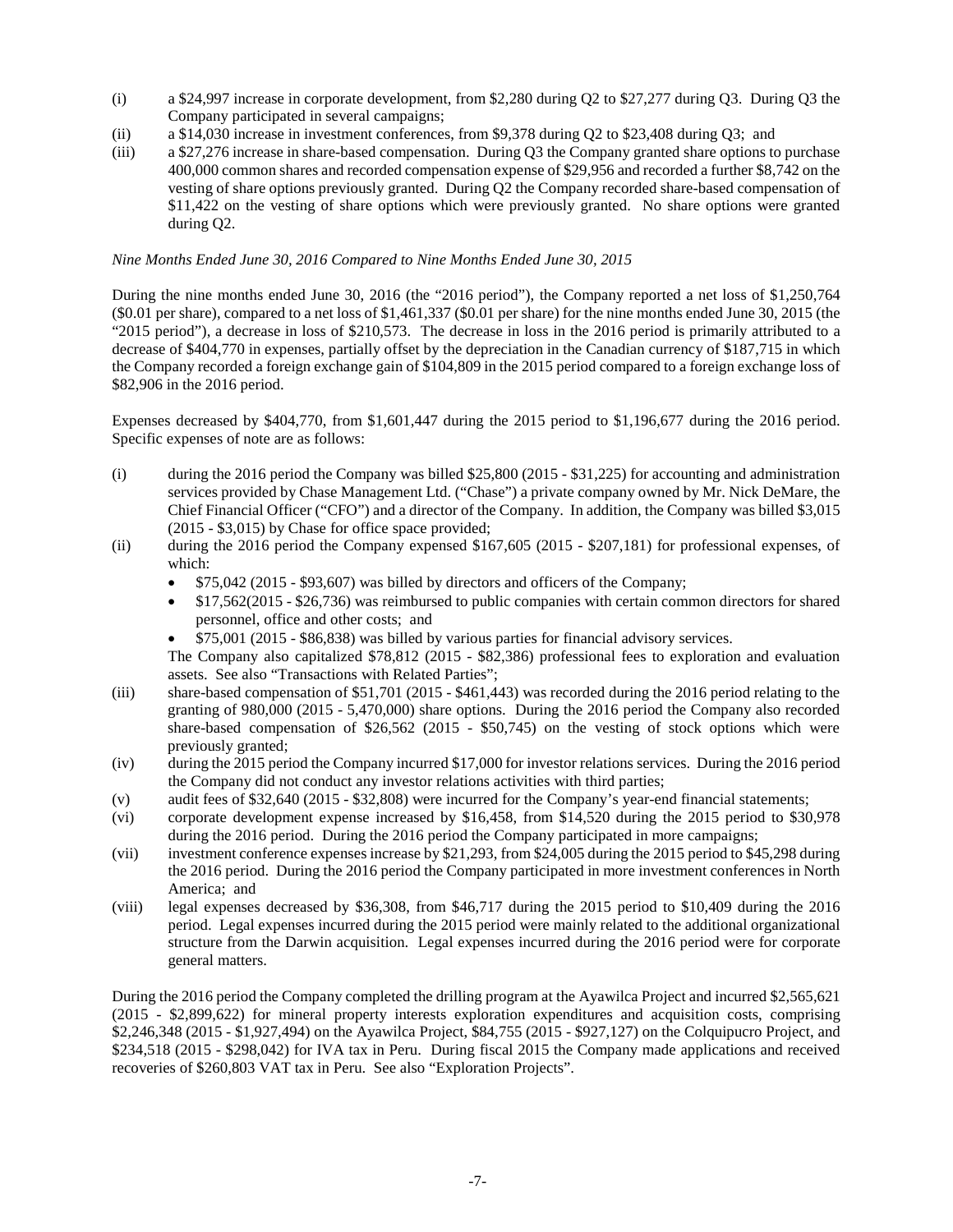The carrying costs of the Company's exploration and evaluation assets are as follows:

|             |                                   | As at June 30, 2016                            |            | As at September 30, 2015 |                                                |                    |  |
|-------------|-----------------------------------|------------------------------------------------|------------|--------------------------|------------------------------------------------|--------------------|--|
|             | <b>Acquisition</b><br>Costs<br>\$ | <b>Deferred</b><br><b>Exploration</b><br>Costs | Total      | Acquisition<br>Costs     | <b>Deferred</b><br><b>Exploration</b><br>Costs | <b>Total</b><br>\$ |  |
| Colquipucro | 338,330                           | 7.419.454                                      | 7.757.784  | 338,330                  | 7,334,699                                      | 7,673,029          |  |
| Ayawilca    | 306,531                           | 10,965,320                                     | 11.271.851 | 124.260                  | 8.901.243                                      | 9,025,503          |  |
| Other       | 7,762                             | 2,326,182                                      | 2,333,944  | 7,762                    | 2,091,664                                      | 2,099,426          |  |
|             | 652.623                           | 20,710,956                                     | 21,363,579 | 470.352                  | 18,327,606                                     | 18,797,958         |  |

Exploration and evaluation activities incurred during the nine months ended June 30, 2016 and fiscal 2015 are as follows:

|                                      | Colquipucro<br>\$ | <b>Ayawilca</b><br>\$ | Other<br>\$ | <b>Total</b><br>\$ |
|--------------------------------------|-------------------|-----------------------|-------------|--------------------|
| <b>Balance at September 30, 2014</b> | 6,446,442         | 5,470,314             | 1,805,357   | 13,722,113         |
| <b>Exploration costs</b>             |                   |                       |             |                    |
| Assays                               | 23,146            | 181,224               |             | 204,370            |
| Camp costs                           | 46,219            | 122,799               |             | 169,018            |
| Community relations                  | 88,998            | 84,166                |             | 173,164            |
| Consulting                           | 60,950            | 60,950                | L,          | 121,900            |
| Depreciation                         | 5,728             | 17,236                |             | 22,964             |
| Drilling                             | 229,812           | 1,447,792             |             | 1,677,604          |
| Environmental                        | 13,313            | 13,490                |             | 26,803             |
| <b>Exploration</b> site              | 48,722            | 282,864               |             | 331,586            |
| Field equipment                      | 2,879             | 120,339               |             | 123,218            |
| Fuel                                 | 35,139            | 158,097               | L.          | 193,236            |
| Geological                           | 57,410            | 182,535               | J.          | 239,955            |
| Geophysics                           | 59,519            | 242,335               | ÷,          | 301,854            |
| Metallurgical test work              |                   | 2,916                 |             | 2,916              |
| Salaries                             | 428,356           | 396,286               |             | 824,642            |
| Software and database management     | 23,756            | 23,756                |             | 47,512             |
| Transportation                       | 39,561            | 168,151               |             | 207,712            |
| Travel                               | 3,028             | 4,345                 |             | 7,373              |
| VAT incurred                         |                   |                       | 547,110     | 547,110            |
| VAT recovered                        |                   |                       | (260, 803)  | (260, 803)         |
|                                      | 1,166,546         | 3,509,281             | 286,307     | 4,962,134          |
|                                      |                   |                       |             |                    |
| <b>Acquisition costs</b>             |                   |                       |             |                    |
| Concession payments                  | 60,041            | 45,908                | 7,762       | 113,711            |
| <b>Balance at September 30, 2015</b> | 7,673,029         | 9,025,503             | 2,099,426   | 18,797,958         |
| <b>Exploration costs</b>             |                   |                       |             |                    |
| Assays                               |                   | 30,168                |             | 30,168             |
| Camp costs                           | 4,372             | 169,967               |             | 174,339            |
| Community relations                  | 16,786            | 315,392               |             | 332,178            |
| Consulting                           | 22,275            | 22,275                |             | 44,550             |
| Depreciation                         | 177               | 10,555                |             | 10,732             |
| Drilling                             |                   | 667,373               |             | 667,373            |
| Environmental                        | 6,672             | 242,449               |             | 249,121            |
| <b>Exploration</b> site              | 5,806             | 87,020                |             | 92,826             |
| Field equipment                      |                   | 9,373                 |             | 9,373              |
| Fuel                                 | 8,660             | 29,289                | J.          | 37,949             |
| Geological                           |                   | 225,346               |             | 225,346            |
| Geophysics                           | 2,490             | 43,560                |             | 46,050             |
| Salaries                             | 5,463             | 160,490               |             | 165,953            |
| Software and database management     | 7,880             | 7,880                 |             | 15,760             |
| Transportation                       | 4,174             | 42,940                |             | 47,114             |
| VAT incurred                         |                   |                       | 234,518     | 234,518            |
|                                      | 84,755            | 2,064,077             | 234,518     | 2,383,350          |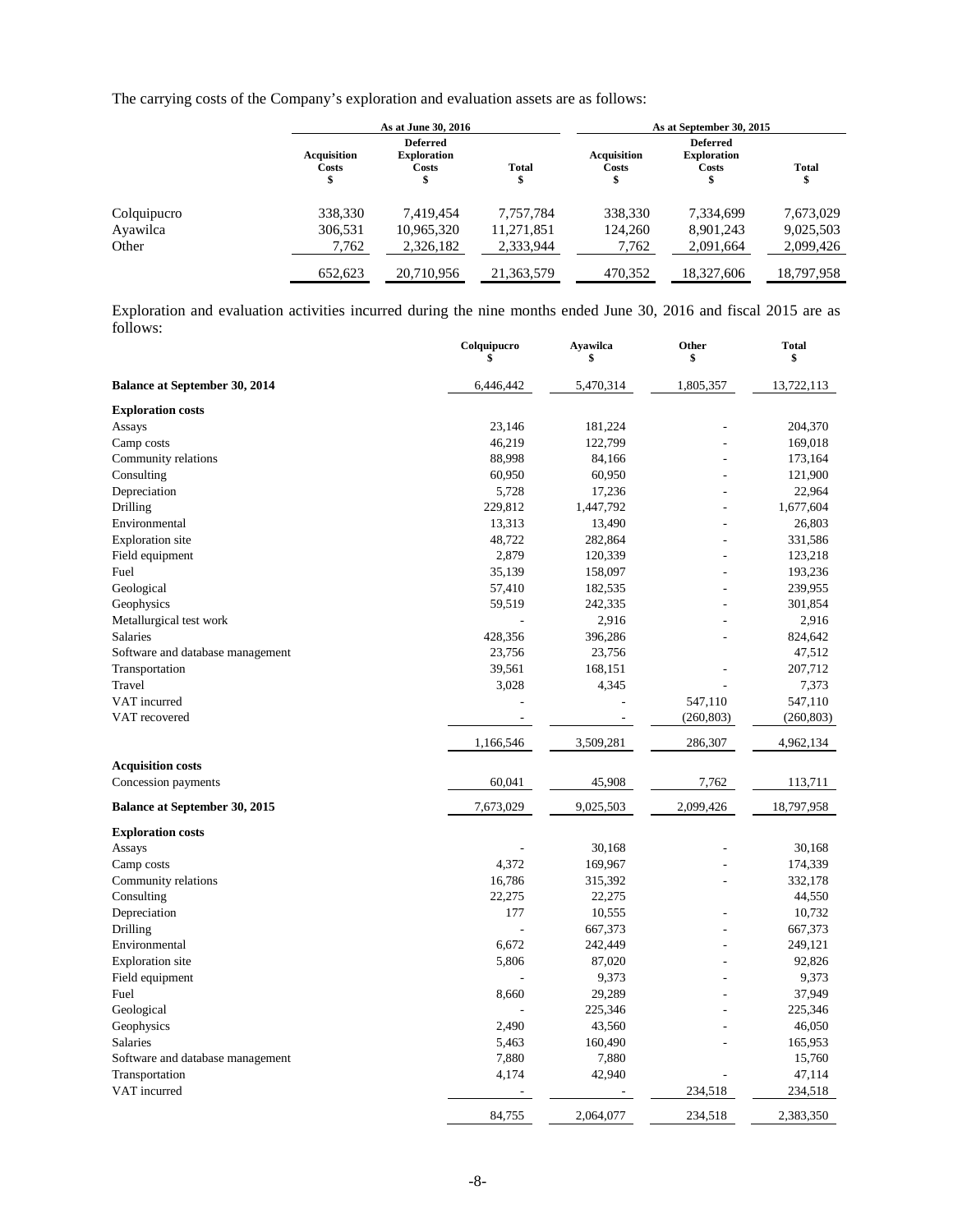|                                                 | Colquipucro | Avawilca   | Other<br>\$ | <b>Total</b> |
|-------------------------------------------------|-------------|------------|-------------|--------------|
| <b>Acquisition costs</b><br>Concession payments | -           | 182.271    |             | 182,271      |
| <b>Balance at June 30, 2016</b>                 | 7,757,784   | 11,271,851 | 2,333,944   | 21,363,579   |

*Financings*

The Company did not complete any equity financings during the nine months ended June 30, 2016.

During the nine months ended June 30, 2015 the Company completed a non-brokered private placement financing of 33,737,093 units at a price of \$0.215 per unit for gross proceeds of \$7,253,475. The funds were used to advance the Company's exploration efforts at Ayawilca and Colquipucro, Peru, and for general working purposes.

## **Financial Condition / Capital Resources**

The Company's ability to continue as a going concern is dependent upon the ability of the Company to obtain the necessary financing to develop properties and to establish future profitable production. To date the Company has not earned significant revenues and is considered to be in the exploration stage. The Company's operations are funded from equity financings which are dependent upon many external factors and may be difficult to impossible to secure or raise when required. As at June 30, 2016 the Company had working capital in the amount of \$2,692,830. In January 2016 the Company completed its 2015 drilling campaign and does not anticipate any significant drilling activities until the fall of 2016. Management considers that the Company has sufficient funds to maintain ongoing corporate overhead and field expenses, compile and assess the results of the 2015 drill program and continue ongoing exploration activities on its existing mineral projects. Exploration activities may change as a result of ongoing results and recommendations or the Company may acquire additional properties which may entail significant exploration commitments. While the Company has been successful in securing financings in the past, there is material uncertainty it will be able to do so in the future.

## **Off-Balance Sheet Arrangements**

The Company has no off-balance sheet arrangements.

## **Proposed Transactions**

The Company has no proposed transactions.

## **Critical Accounting Estimates**

The preparation of financial statements in conformity with IFRS requires management to make estimates and assumptions that affect the reported amounts of assets and liabilities and disclosure of contingent assets and liabilities at the date of the financial statements, and the reported amounts of revenues and expenditures during the reporting period. Examples of significant estimates made by management include estimating the fair values of financial instruments, valuation allowances for deferred income tax assets and assumptions used for share-based compensation. Actual results may differ from those estimates.

A detailed summary of all the Company's significant accounting policies is included in Note 3 to the September 30, 2015 annual consolidated financial statements.

## **Changes in Accounting Policies**

There are no changes in accounting policies.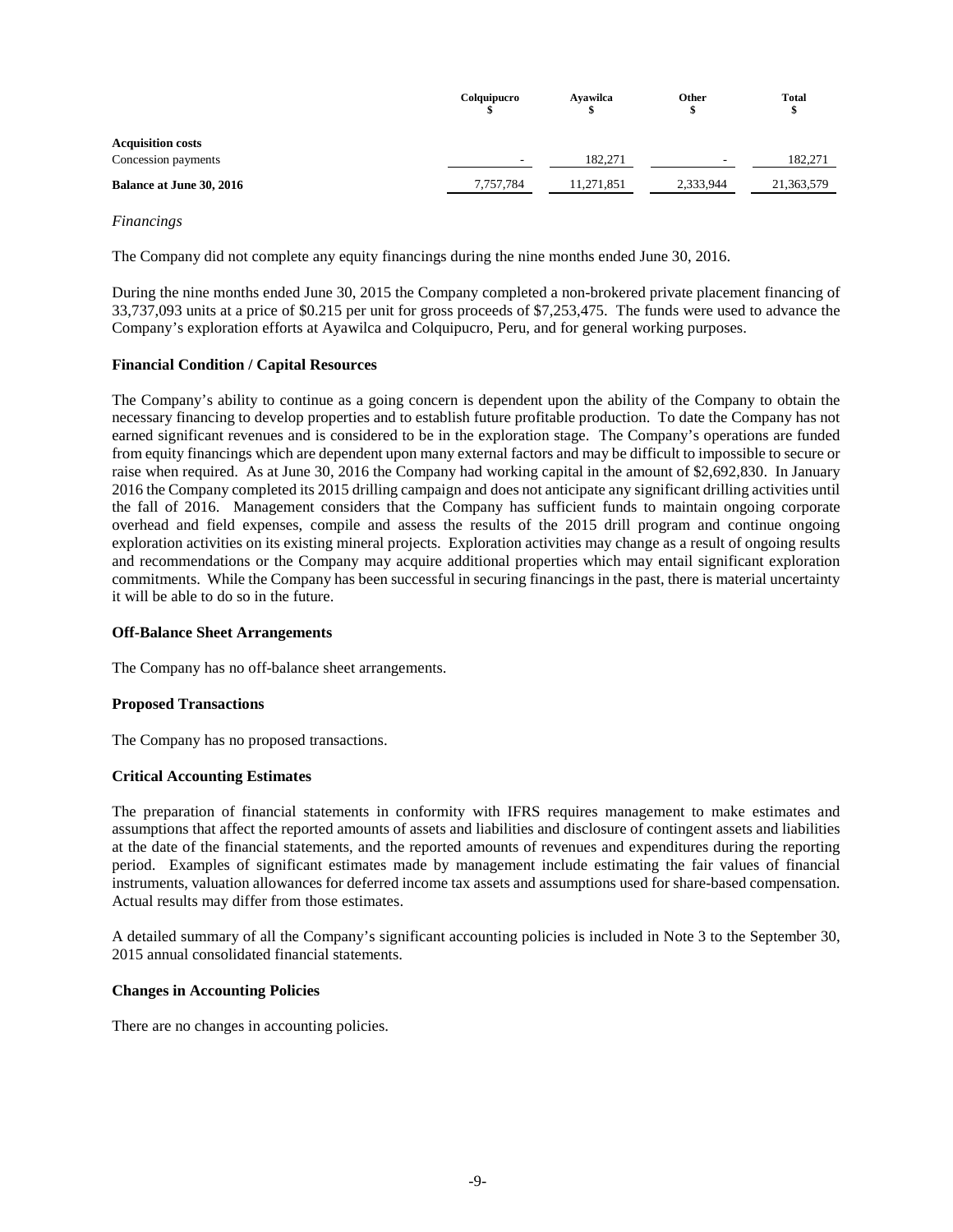## **Transactions with Related Parties**

A number of key management personnel, or their related parties, hold positions in other entities that result in them having control or significant influence over the financial or operating policies of those entities. Certain of these entities transacted with the Company during the reporting period.

## (a) *Transactions with Key Management Personnel*

During the nine months ended June 30, 2016 the Company has recognized a total of \$345,415 (2015 - \$566,493) for compensation with respect to the Company's CEO (Dr. Carman), the Company's current VP Exploration (Mr. Alvaro Fernandez-Baca), former VP Exploration (Mr. John Nebocat), and the Company's CFO (Mr. Nick DeMare) as follows:

|                                               | 2016<br>\$ | 2015<br>\$ |
|-----------------------------------------------|------------|------------|
| Management fees - Dr. Carman                  | 165,000    | 165,000    |
| Professional fees - Mr. DeMare                | 22,500     | 22,500     |
| Professional fees - Mr. Fernandez-Baca        | 131.354    | 33,493     |
| Professional fees - Mr. Nebocat               |            | 120,000    |
| Share-based compensation - Dr. Carman         | 13.700     | 162,603    |
| Share-based compensation - Mr. DeMare         |            | 26.425     |
| Share-based compensation - Mr. Fernandez-Baca | 12,861     | 36,472     |
|                                               | 345.415    | 566,493    |

The Company has expensed \$165,000 (2015 - \$165,000) to management fees, \$75,042 (2015 - \$93,607) to professional fees and \$26,561 (2015 - \$225,500) for share-based compensation. In addition the Company capitalized \$78,812 (2015 - \$82,386) to exploration and evaluation assets.

#### (b) *Transactions with Other Related Parties*

(i) During the nine months ended June 30, 2016 and 2015 the following amounts were incurred for professional services provided by non-management current and former directors of the Company (Messrs. David Henstridge, Mary Little and William Lee) and the Corporate Secretary (Ms. Mariana Bermudez):

|                                                       | 2016<br>\$ | 2015<br>\$ |
|-------------------------------------------------------|------------|------------|
| Professional fees - Mr. Henstridge (current director) | 18,000     | 18,000     |
| Professional fees - Ms. Little (current director)     | 6,000      |            |
| Professional fees - Mr. Lee (former director)         | 6,000      | 18,000     |
| Share-based compensation - Mr. Henstridge             |            | 26,425     |
| Share-based compensation - Ms. Little                 | 29.956     |            |
| Share-based compensation - Mr. Lee                    |            | 26,425     |
| Share-based compensation - Ms. Bermudez               |            | 26,425     |
|                                                       | 59,956     | 115.275    |

As at June 30, 2016, \$2,000 (September 30, 2015 - \$2,000) remained unpaid.

- (ii) During the nine months ended June 30, 2016 the Company incurred a total of \$25,800 (2015 \$31,225) with Chase, a private corporation owned by Mr. DeMare, for accounting and administrative services provided by Chase personnel, excluding Mr. DeMare, and \$3,015 (2015 - \$3,015) for rent. As at June 30, 2016, \$935 (September 30, 2015 - \$5,470) remained unpaid.
- (c) The Company shared personnel, office and other costs with two public companies, Tasman Metals Ltd. ("Tasman") and Mawson Resources Limited ("Mawson"). Mr. DeMare and Mr. Henstridge are also directors of Tasman and Mawson. During the nine months ended June 30, 2016 the Company incurred